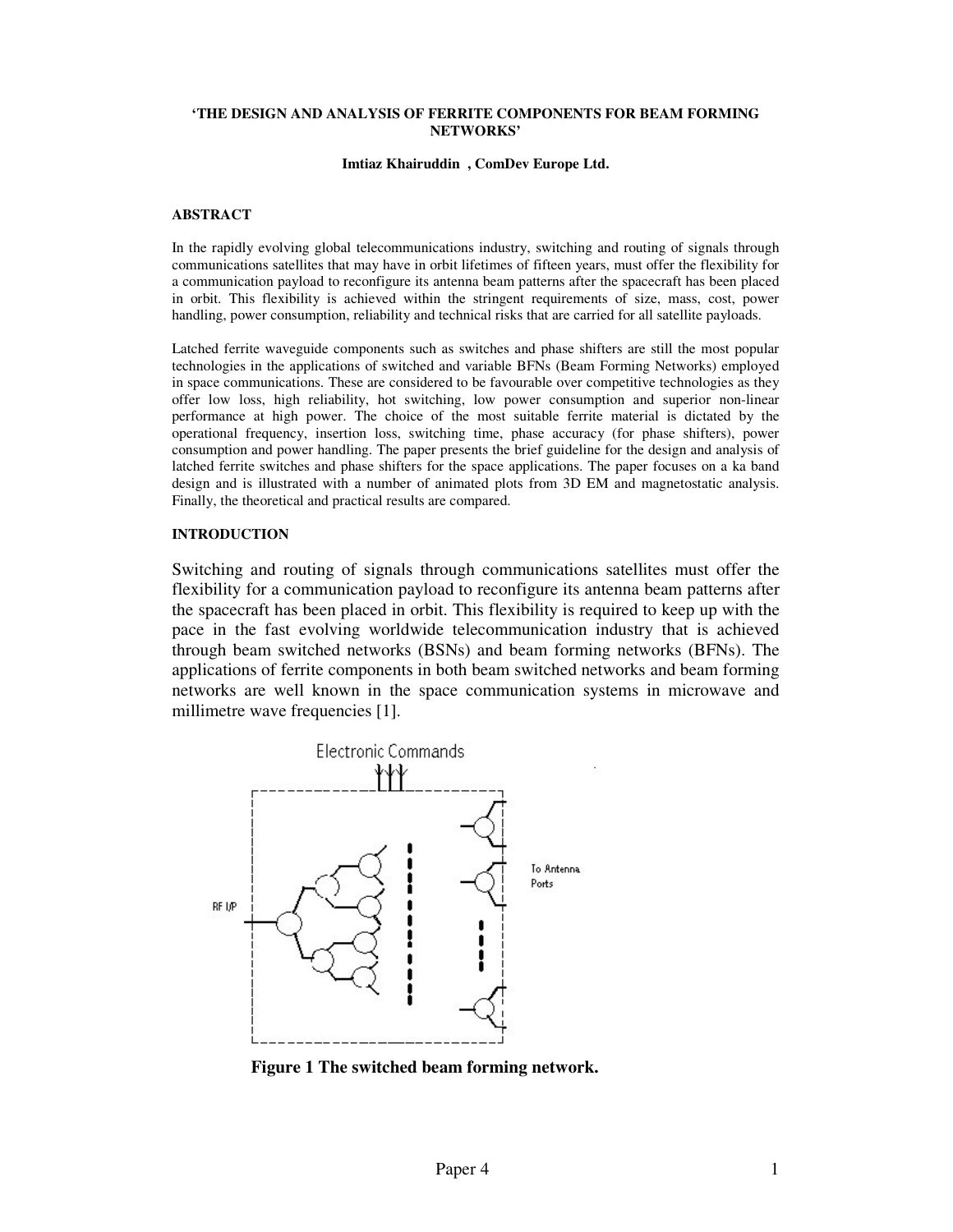The switched BFN consists of network of SPDT switches and the variable BFNs network have phase shifters [1] employed for beam switching and beam forming, respectively. In this paper, ferrite switches acting, as SPDTs switches will be discussed. Ferrite technology is preferred over other types of switches as they offer low insertion loss, high reliability, low power consumption and superior non-linear performance. This paper focuses on the design and analysis aspects of ferrite switches. The analysis is done using the commercial FE solvers. In the end, ka band internally latched ferrite switches are discussed and hence, compared with the practical obtained data.

### **DESIGN AND ANALYSIS**

The H-plane waveguide junction comprises a side coupled triangular ferrite with extensions on each side forming a wye shaped resonator as shown in Fig.2. A low loss dielectric material on both sides holds the resonator across the E-plane of the waveguide. For internal latching a current carrying wire that forms a loop is inserted around a ferrite resonator.



**Figure 2 A WYE Latched Resonator**

#### Ferrite Material

The resonator is manufactured from a low loss ferrite material chosen with regard to electrical performance in terms of insertion loss, bandwidth, and RF power handling of a ferrite switch.

A WYE Resonator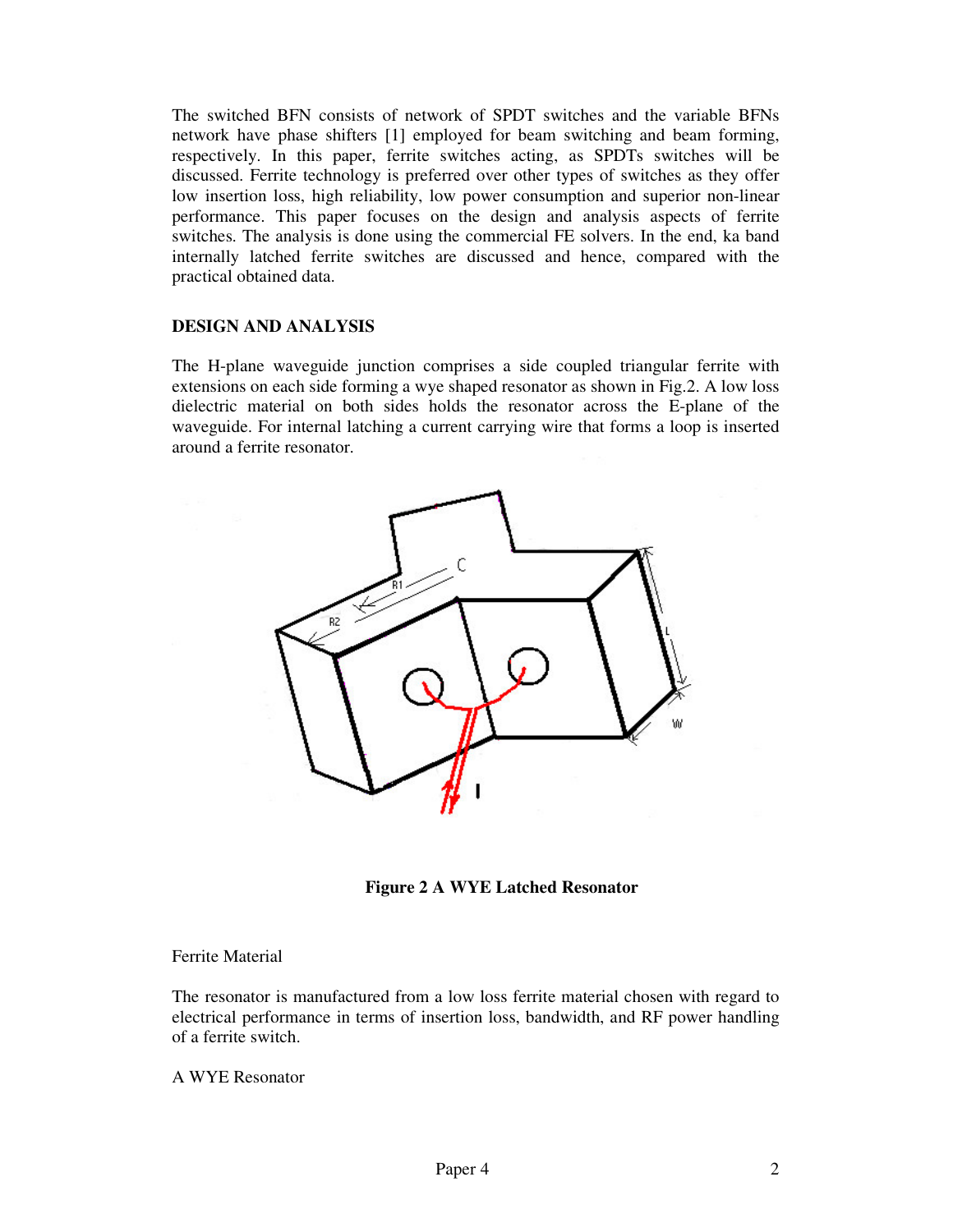The electrical field within the uncoupled resonator in the absence of magnetisation is shown in Fig.3 showing the maximum field strength in the centre. As shown the Efield is in the same orientation as the E-field of feed waveguide that allows the coupling to take place between the feed and the resonator. The resonator is initially modelled using the eigenmode solution for predicting the dimensions of the selected TM mode.

In the presence of magnetisation, permeability ' $\mu$ ' is replaced by ' $\mu_{eff}$ ' in the calculation of wave number,  $K = \frac{2\pi f}{\sqrt{\varepsilon_r \mu}}$  $c \sqrt{\epsilon_r}$  $\frac{2\pi f}{\sqrt{\varepsilon_r\mu}}$ . RF magnetic field is perpendicular to internal static field 'H' and direction of plane wave propagation, therefore,  $\mu_{\text{eff}} = \frac{\mu^2 - \kappa}{\sigma}$  $\mu$  $\mu_{\text{eff}} = \frac{\mu^2 - \kappa^2}{\mu^2}$ . Where,  $\mu$  and  $\kappa$  are the components of tensor permeability that can be obtained at operating frequency 'f' of a ferrite with remanence, ' $4\pi M_r$ ' biased at H=0 A/m. The wave number,  $K = \frac{2r}{c} \sqrt{\varepsilon_r \mu_{\text{eff}}}$  $\frac{2\pi f}{\sqrt{\varepsilon_r \mu_{\text{eff}}}}$ , can therefore be obtained of a ferrite resonator having dielectric constant ' $\varepsilon$ <sub>r</sub>'. Where, c is the speed of light.



**Figure 3 Electrical field pattern in uncouplrd Wye resonators.**

### A Latched WYE Junction

In internal latched configuration the circulation occurs primarily within a unidirectional magnetised inner portion of the ferrite element, and closure of the dc magnetic circuit is completed around the current carrying hole as shown in Fig. 4. The figure illustrates the non-linear variation of magnetic flux distribution (in the latched state). The direction of circulation is switched by reversing the polarity of the current pulse.

Fig.5 shows the circulation phenomenon by the aid of H-field plot in the 3-port waveguide switched circulator. The figure also shows the RF H-field orientation perpendicular to the static magnetic field (Fig.3). This ensures that there is no interference to the RF performance of the switched circulator.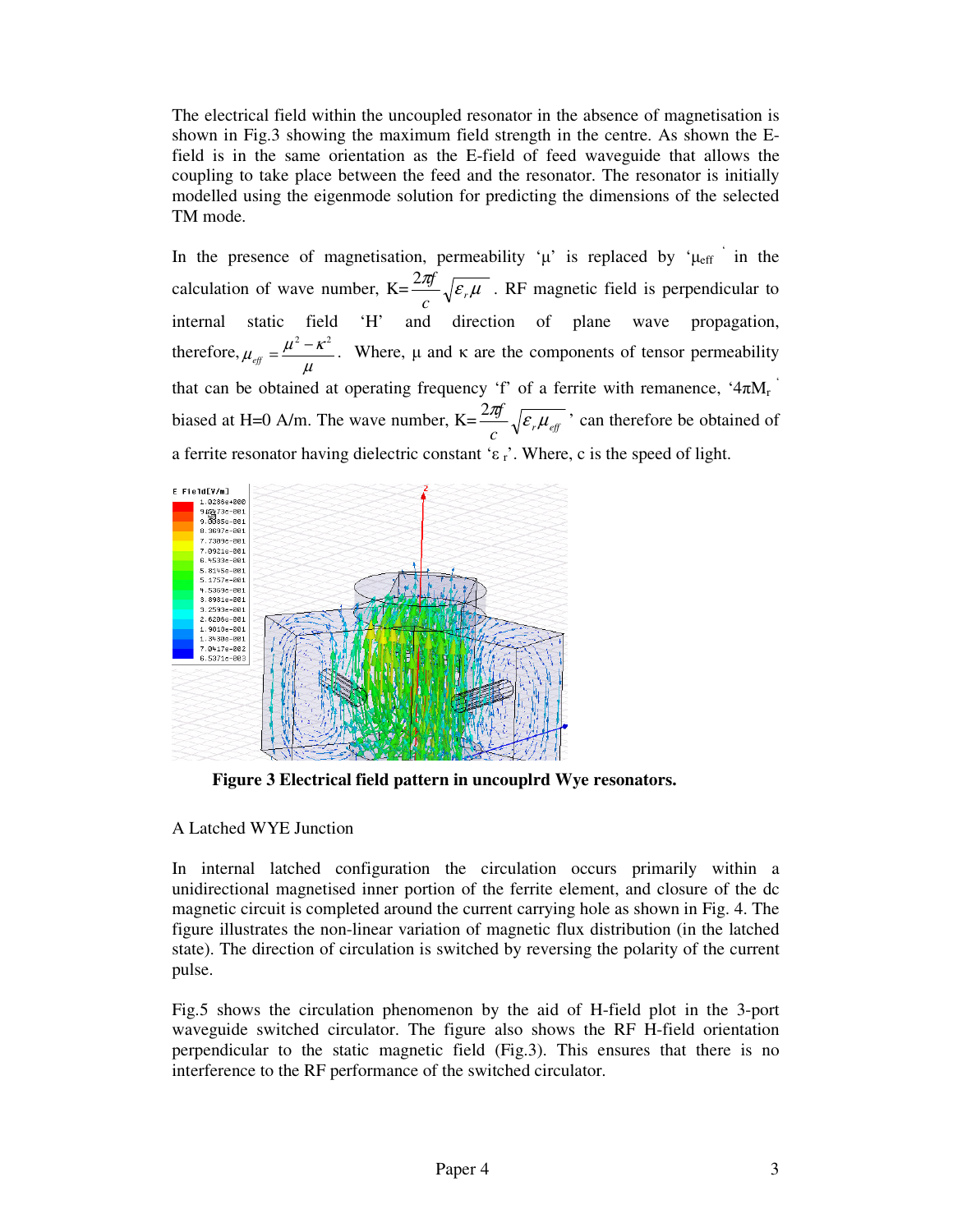

**Figure 4 Static magnetic flux pattern in the latched ferrite.**

When the resonator is magnetised the normal TM mode splits up into  $TM<sup>+</sup>$  and TM modes that allows the circulation to take place. The bandwidth of the junction is proportional to the splitting between the two resonant modes and is smaller than of the



**Figure 5 H-field plot of a waveguide ferrite switch junction.**

uni-directionally magnetised ferrite junction. This is due to the effect of outer arms that has magnetic flux directed in opposite direction to the inner arm.

The predicted wideband response of the latched circulator is shown in Fig.6. The ferrite was biased using the non-linear flux density data 'B' obtained from magnetostatic analysis of the selected ferrite as explained in Fig.4. The ferrite is latched at static magnetic field, H=0 A/m. The junction is matched to  $TE_{10}$  mode waveguide with the simple matching network.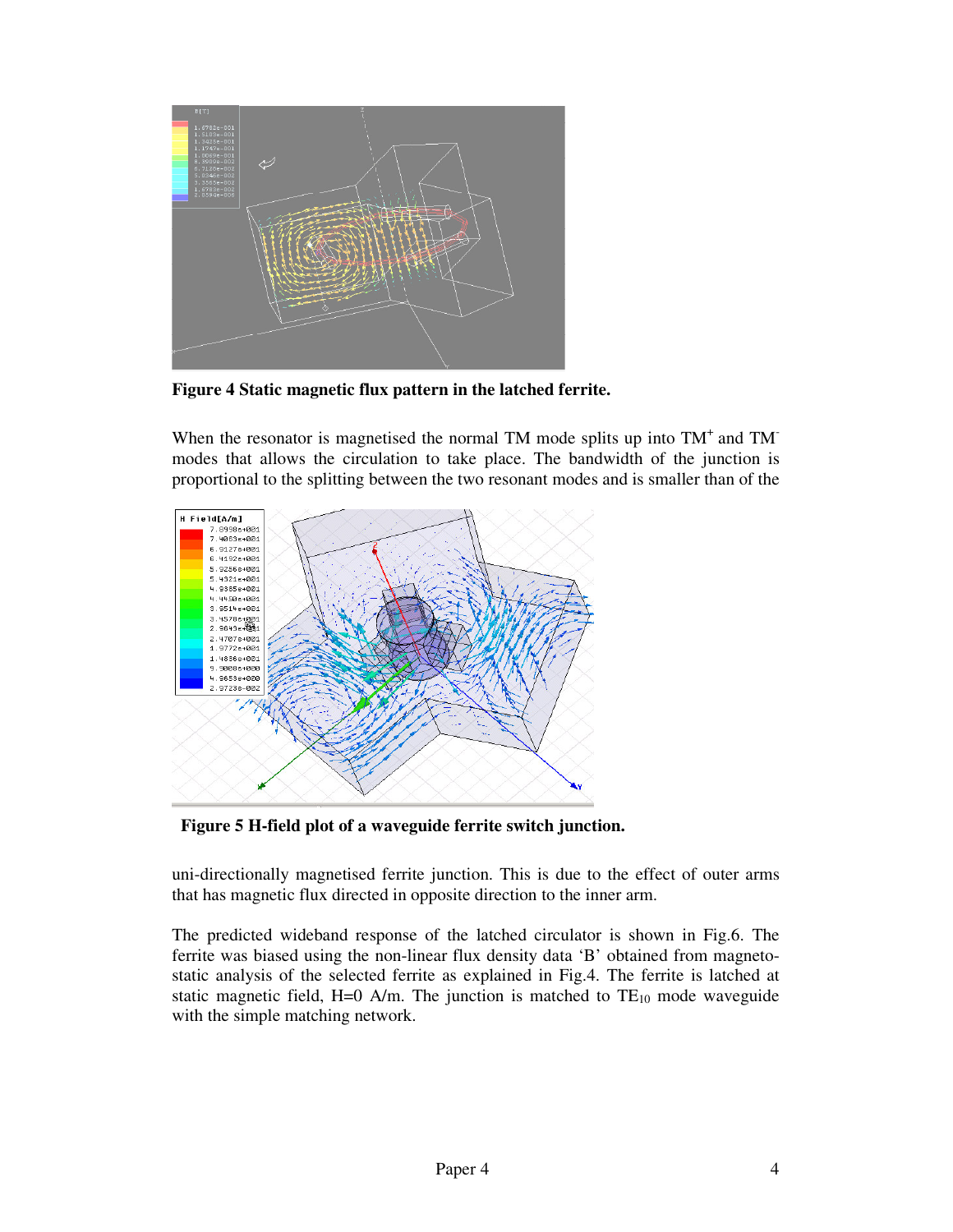

**Figure 6 Isolation/Return Loss plots of the wideband junction.**

## **RESULTS**

Fig. 7 compares the practical results with the theoretically analysed results for the Ka band switch. As seen there is a good correlation. The junction has relatively narrower bandwidth because it was tuned for high isolation (>30dB). In a typical BFN a single switch has a low insertion loss (in the order of 0.2 dB), –20 dB isolation and faster switching time ( $\approx$ 1µs). Insertion loss of 0.2dB and isolation of  $-20$ dB is achieved over 700MHz bandwidth. The theoretical results suggest that the bandwidth in access of 1.7GHz is achievable for –20dB isolation.



**Figure 7 Isolation/insertion loss plots of Ka band switch.**